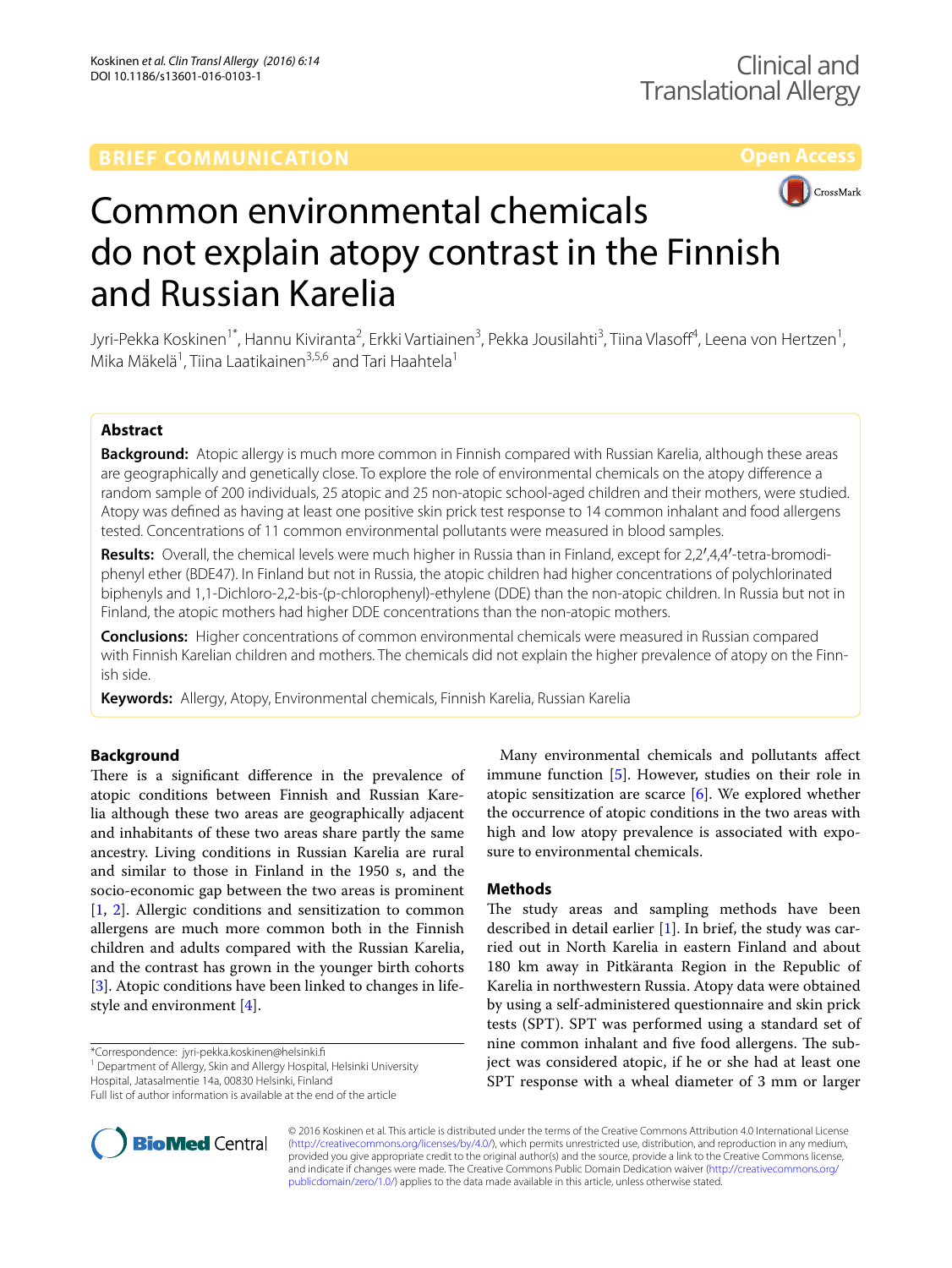and the positive and negative controls gave expected results [\[7](#page-3-6)]. Originally, 546 child–mother pairs from Finland and 550 from Russia were enrolled in the study. The data for the present analysis was obtained by taking a random subsample of 200 subjects: 25 atopic (SPT positive) and 25 non-atopic (SPT negative) children and their mothers in Finland and Russia. Out of the mothers 20 were atopic in Finland and 23 in Russia. The children were aged 6–15 years (mean 11.2) and mothers 27 to 50 years (mean 37.5). Data on β-HCH were available only for 30 children and their mothers in Finland and Russia and of them 15 children and 11 mothers were atopic in Finland and 20 children and 13 mothers were atopic in Russia.

A total of six polychlorinated biphenyls (PCBs congener numbers 118, 138, 153, 156, 170 and 180), 1,1-Bis- (4-Chlorophenyl)-2,2,2-trichloroethane (DDT),

1,1-Dichloro-2,2-bis-(p-chlorophenyl)-ethylene (DDE), hexachlorobenzene (HCB), β-hexachlorocyclohexane (β-HCH), and 2,2′,4,4′-tetra-bromodiphenyl ether (BDE47) were measured in 200  $\mu$ l aliquots of sera from children and mothers. Details of sample pretreatment for the persistent organic pollutants have been pub-lished recently [\[8\]](#page-3-7). In each batch of samples ( $n = 25$ ), two blanks were included to control for possible laboratory background or cross sample contamination. Additionally, two control serum samples were added to assess the between-assay coefficient of variation which varied between 2.1 and 4.0 %. Average recoveries of measured POPs in control samples were 97–106 % of the certified values. The limits of quantitation (LOQs) for the PCBs, DDE, HCB, β-HCH, and BDE47 were between 2 and 5 pg/mL. The LOQ for DDT was 20 pg/mL. Values below LOQ were measured in the Finnish children as follows N (%): PCB118 6 (12 %), PCB156 22 (44 %), PCB170 4 (8 %), DDT 50 (100 %) and in the Finnish mothers HCH 8 (27 %), DDT 50 (100 %), BDE47 37 (74 %) and PCB156 3 (6 %). The respective values for Russian children were: DDT 17 (34 %) and BDE47 48 (96 %) and for the Russian mothers DDT 16 (32 %) and BDE47 47 (94 %).

In the results we used the raw data of analyses employing the best estimate of the concentration of an analyte, even below the LOQ, in order to avoid extensive amount of LOQs in statistical estimations. The analyses were performed at the National Institute for Health and Welfare, Chemicals and Health Unit, Kuopio, Finland. The Unit is an accredited testing laboratory (T077: ISO/IEC 17025) by Finnish Accreditation Services (FINAS).

Chemical concentrations are reported as unadjusted means with confidence intervals. The distributions of the measured chemicals were skewed so the levels of the POPs were log2-transformed. Correlations between log2 transformed concentrations were tested with Pearson

correlations. Mann–Whitney U-test and logistic regression were used for the statistical analyses and p value below 0.05 was considered significant. SPSS version 22 was used for the statistical analyses.

The study protocol was approved by the Coordinating Ethics Committee of the Helsinki University Hospital District. All participants gave their informed consent.

# **Findings**

Altogether, all the chemical concentrations were significantly higher both in the Russian children and mothers (both in SPT positive and -negative subjects) as com-pared with the Finnish children and mothers (Table [1](#page-2-0); Fig. [1\)](#page-2-1). The only exception was BDE47, for which the Finnish children and mothers had higher concentrations than their Russian counterparts, but on both sides the concentrations were very low.

The Finnish SPT positive children had significantly higher mean concentrations of PCBs and DDE than the SPT negative children. The only difference in the Finnish mothers was that SPT negative mothers had significantly higher mean concentrations of DDE than SPT positive mothers.

On the Russian side, a few significant differences were found between SPT positive and –negative subjects. In children, the SPT negative subjects had higher concentrations of HCB than the SPT positive subjects. In mothers, the SPT positive subjects had higher concentrations of DDE than SPT negative subjects.

We used logistic regression to evaluate the association between chemical concentrations and atopy. SPT status was used as a dependent variable and the log2 transformed chemical concentrations (PCBs, DDT, DDE, β-HCH, HCB, BDE47) as explanatory variables. In the Finnish children DDE (OR 1.77; 95 % CI 1.00–3.11) and PCBs (OR 3.28; 95 % CI 1.40–7.70) were associated with increased risk of atopy. In the Russian children HCB was associated with decreased risk of atopy (OR 0.36; 95 % CI 0.14–0.96). In the Finnish mothers DDE was associated with decreased risk of atopy (OR 0.53; 95 % CI 0.29–0.99) but with increased risk in the Russian mothers (OR 2.03; 95 % CI 1.02–4.02).

## **Discussion**

The main outcome was that chemical exposure did not seem to explain the atopic disposition (SPT positivity), or it's differences, in the present Finnish and Russian population samples.

Generally, the chemical levels were higher in the Russian subjects, although atopy is markedly more common on the Finnish side. The statistical differences between atopic and non-atopic individuals did not indicate a consistent pattern. Furthermore, the results from the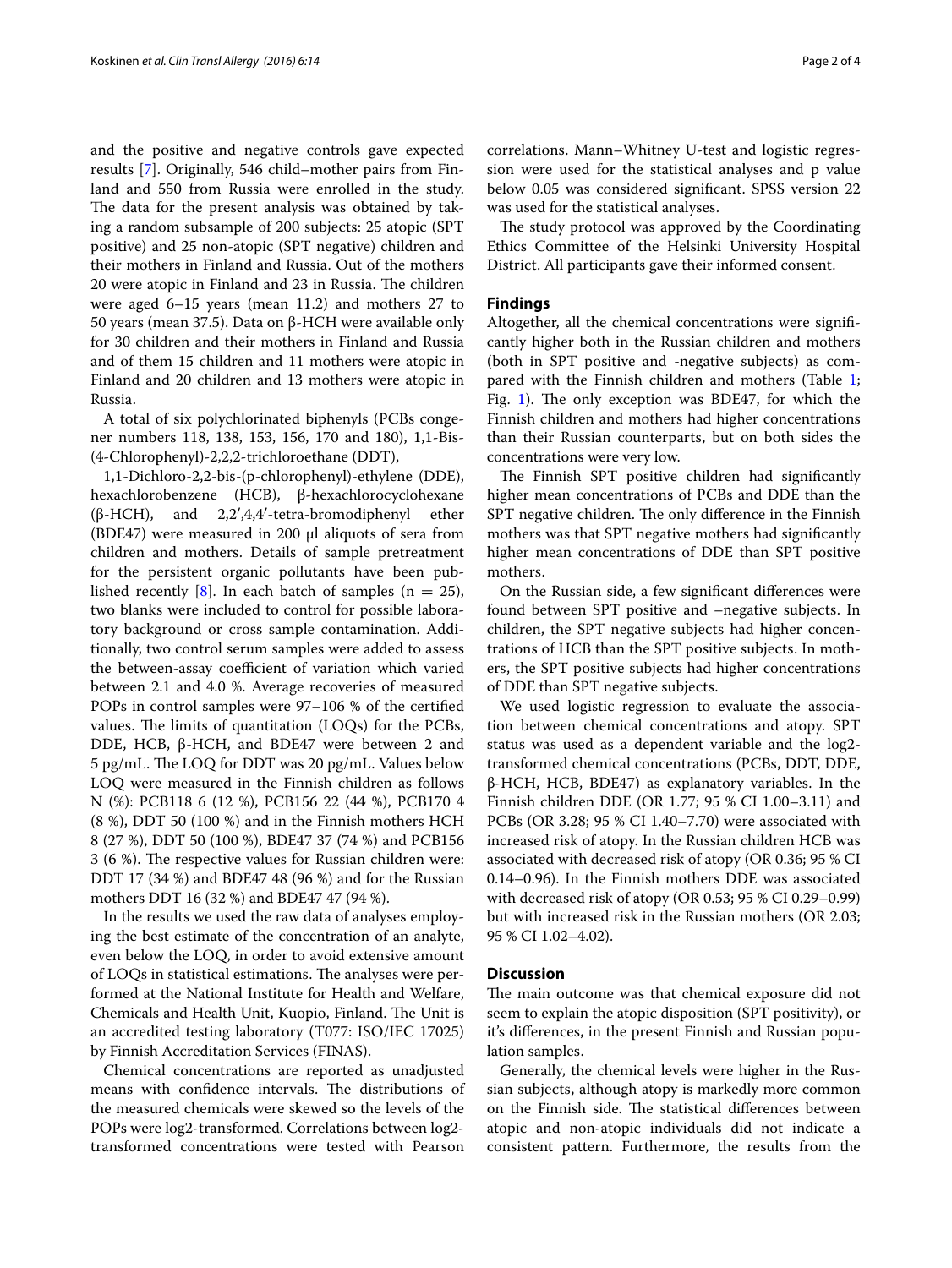|              | <b>FIN children</b> | <b>RUS children</b>    | <b>FIN mothers</b>  | <b>RUS mothers</b>     |
|--------------|---------------------|------------------------|---------------------|------------------------|
| <b>HCB</b>   | 52.4 (42.4–62.3)    | 177.2 (150.6-203.7)    | 72.1 (61.6–82.6)    | 275.1 (225.3-324.9)    |
| $\beta$ -HCH | $16.7(6.65 - 26.7)$ | 191.6 (151.4-231.9)    | 23.4 (18.6-28.3)    | 482.2 (329.2-635.3)    |
| <b>DDT</b>   | $15.1(10.8 - 19.5)$ | 149.1 (121.2-176.9)    | 20.1 (15.3-24.9)    | 180.5 (145.5-215.4)    |
| <b>DDE</b>   | 211.5 (130.8-292.2) | 1294.6 (1111.3-1477.9) | 424.3 (273.1-575.5) | 2593.2 (2003.5-3182.9) |
| BDE47        | 19.0 (10.9-27.2)    | $3.5(2.5-4.5)$         | $17.8(4.14 - 31.4)$ | $4.1(2.7-5.4)$         |
| PCBs         | 264.2 (194.6-333.8) | 582.7 (495.5-669.9)    | 593.5 (501.5-685.6) | 1241.6 (1037.8-1445.3) |

<span id="page-2-0"></span>**Table 1 Mean blood concentrations pg/mL (95 % CI) of 11 chemicals (6 PCBs together) in 200 Finnish and Russian children and mothers**

All concentrations were significantly higher in the Russian subjects, with the exception of BDE47, the concentration of which was significantly higher in the Finnish subjects. All p values from Mann–Whitney test, comparing Finnish and Russian children and mothers, were <0.01



<span id="page-2-1"></span>chemical specific logistic regression analyses indicated some significant but contradictory associations. The lack of consistency might result from relatively small numbers and other confounding factors, but we find it unlikely that the measured chemicals are important reasons for the atopy differences.

It seemed that the Russian population has been exposed more to pesticides and PCBs whereas the Finnish population more to brominated flame retardants, such as BDE47. The usage of pesticides and PCBs in Russia has, according to the present results, been more recent and extensive compared with Finland. Evidence of a more recent use of DDT are the higher concentrations of DDT in the Russian serums. Other explanations for higher concentrations of pesticides in Russia are contaminated soils and poorly maintained stocks as possible sources of these obsolete pesticides.

The higher concentrations of BDE47 in Finland are probably due to more extensive utilization of flame retardants in various electronic devices and furniture together with more time spend indoors with TV, computers, and other electronics.

It has been hypothesized that persistent organic pollutants (POPs) could have an effect on the developing immune system, and biomarkers have been identified in allergic children that indicate exposure to POPs [[9,](#page-3-8) [10](#page-3-9)]. However previous studies on environmental chemicals and atopy have shown inconsistent results. A study from Denmark demonstrated that prenatal exposure to POPs was positively associated with offspring airway obstruction, but not with atopic sensitization at 20 years of age [[11\]](#page-3-10). Another study from Ukraine and Greenland found only limited evidence that prenatal exposure to POPs would affect childhood asthma and eczema [[12\]](#page-3-11). There is some evidence that exposure to POPs could favour the atopic disposition [[6\]](#page-3-5) but also evidence that exposure to PCBs and dioxins could be associated with greater amount of childhood infections and that could even prevent children from developing allergic diseases [\[13](#page-3-12)]. Interestingly a recent study from Spain indicated that prenatal exposure to bisphenol A and phthalates, which are widely used in household chemicals might increase the risk asthma symptoms in childhood [\[14](#page-3-13)]. Methodological variability and sample sizes may explain some of the inconsistence in the previous studies. It is still uncertain what role POPs could play in the complex process of developing allergic predisposition.

In the present study, the atopic Finnish children showed higher concentrations of PCBs and DDE than the non-atopic children. This could have happened by chance, but atopic individuals often have increased skin and mucous barrier permeability, which also could have